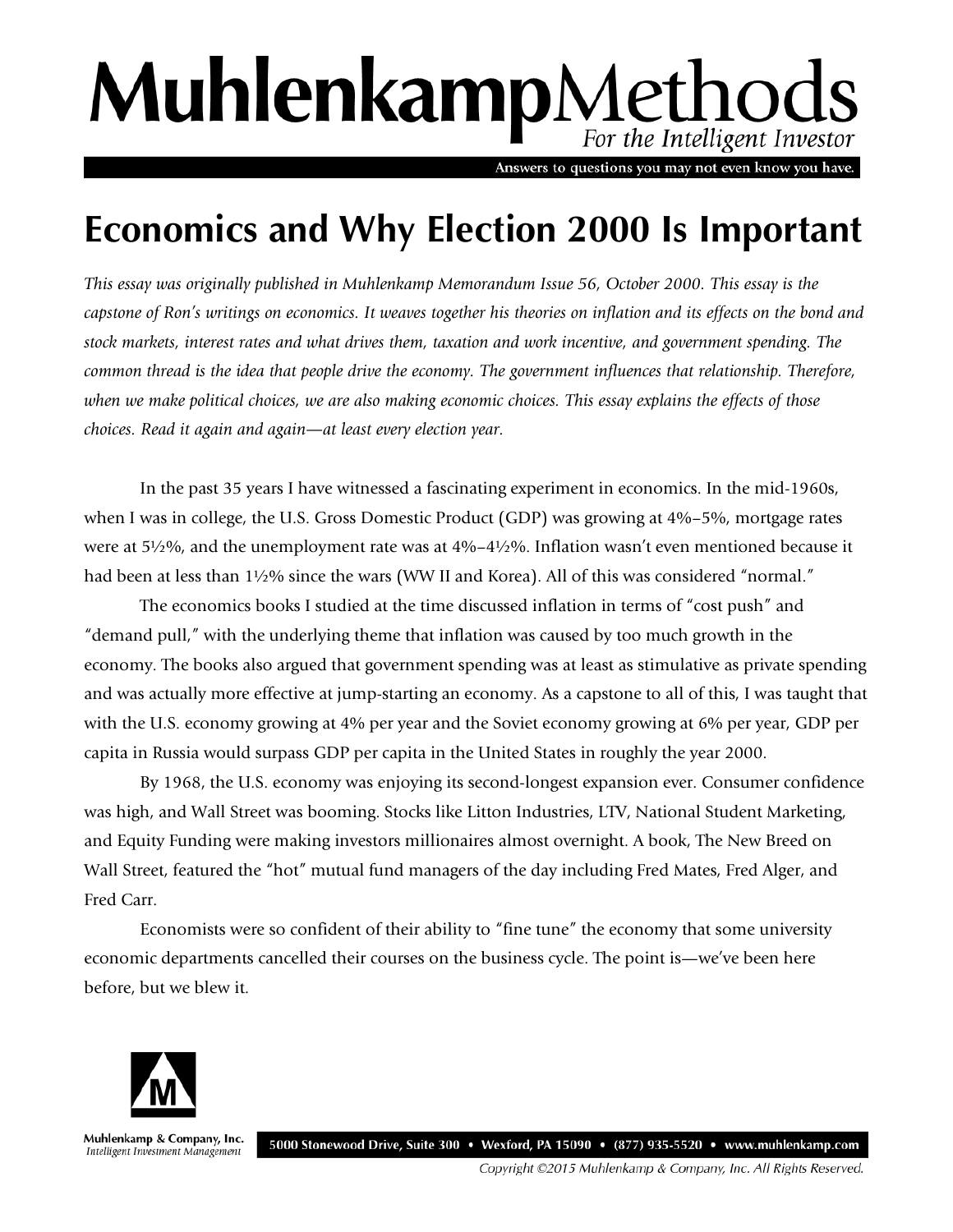Just eleven years later, in 1979, inflation was 10%, GDP growth was 2%, unemployment was 10%, and mortgage rates were 11% on their way to 15%. President Carter complained about a malaise in the American public.

## **What Happened?**

In the mid-1960s President Johnson wanted to fight the war in Vietnam and the war on poverty at the same time, but he didn't want to raise taxes to pay for them. In order to finance the spending, the U.S. Treasury and the Federal Reserve expanded the money supply at a rapid rate (they printed excess money). As is usual, the early effects were beneficial; the negative effects took a little longer (sort of like using a credit card—the payments are delayed). Gradually, as we kept printing more dollars, the value of those dollars fell. By 1973 the value of the dollar (relative to its 1965 value) had fallen 31%. Compared to other benchmarks, it had fallen 33% vs. the Deutschmark, 22% vs. the Japanese yen, and 67% vs. gold. All this time we were buying ever-larger quantities of oil from the OPEC nations and were paying for it in everdepreciating dollars. So, in 1973, OPEC raised the price of oil. This gave our politicians a scapegoat for inflation, but the politicians didn't change their policies. Why should they? Popular economic theory, which I was taught at the time, held that inflation was caused by supply and demand constraints, not by printing money.

By 1979, the dollar (relative to its 1965 value) had fallen 59%. It had fallen 57% versus the Deutschmark, 44% versus the Japanese yen, and 88% versus gold. The dollar was so weak that President Carter deemed it necessary to appoint an "independent" central banker as chairman of the Federal Reserve Bank. In order to rebuild confidence, President Carter had to choose someone whom our trading partners would trust to support the value of the dollar as his first priority. He chose Paul Volcker.

Also in 1979, I wrote an essay, "Why the Market Went Down," to explain the impact of inflation on the stock and bond markets. Based on this paper, we told our clients in 1980 that if Reagan and Volcker were successful in getting inflation under control, we'd have a good decade in the stock and bond markets.

Paul Volcker soon made it clear that he planned to grow the money supply at a 6%–8% rate, and economic commentary hit the fan. The economic community argued as follows: "Inflation is 10% and is intractable. If you only grow the money supply at 6%, the economy will be forced to shrink at a 4% rate  $(6-10 = -4)$ ." Volcker did it anyway, and by 1982 inflation fell to 4% with GDP growth of 2%.



Muhlenkamp & Company, Inc. Intelligent Investment Management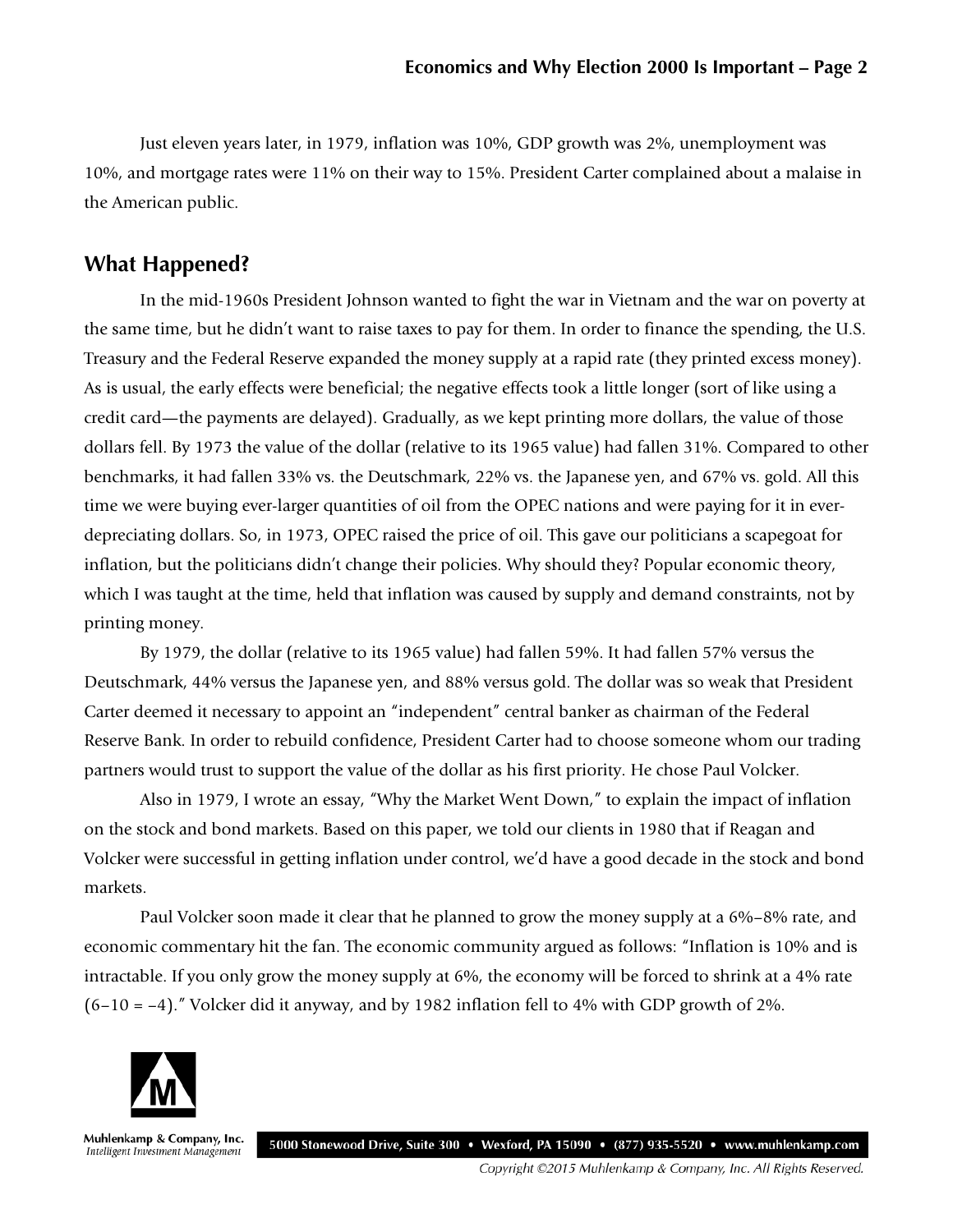Volcker's action and the ensuing economic numbers demonstrated that inflation is caused by printing too much money, not by too much growth. He also demonstrated that GDP growth competes with inflation for money and that GDP growth can outmuscle inflation for the available money supply. Inflation was not intractable. In fact, for a given growth in the money supply, higher growth in GDP actually causes lower inflation!

While we still have some economists and a lot of commentators believing that growth causes inflation, central banks have learned the lesson. As evidence of this, I'll cite the central banks of Europe. When their governments decided to adopt a single currency, the euro, it was necessary to bring the inflation rates in several countries down to the level of Germany. They didn't even attempt supply/demand management. Each country set out to lower its inflation rate by controlling the growth in its money supply, and each was successful in lowering its inflation rate.

Today inflation is under control in each of the major countries and each of the major currencies of the world. Inflation is coming under control in a list of countries from Brazil to Chile to Greece, and the sensitivity to inflation of investors in the stock and bond markets gives me confidence that it will remain under control for the foreseeable future. We've learned the lesson that Paul Volcker taught us.

But the second lesson of the past 35 years, the lesson of Ronald Reagan, we haven't learned.

In 1960, real economic growth had slowed from the 4%–5% rate of the 1950s. President Kennedy was advised by some economists to increase government spending to jump-start the economy. He was advised by a few others to cut taxes to jump-start the economy. He did both, choosing to go to the moon and to cut taxes. The economy resumed 4%–5% annual growth.

As we said earlier, President Johnson simultaneously fought the Vietnam War and the war on poverty. He sought to pay for them by inflating the money supply. The first effect of this inflation was a decline in the value of the dollar, but another effect was on income tax rates.

In the United States, we have progressive income tax rates. The tax rate progresses higher, as your income progresses higher. So as your income increases, your taxes increase faster. In the 1970s, these rates were not indexed for inflation. In fact, in the 1970s, if your income went up 10%, your federal income taxes went up 20%; in other words, a worker who got a raise equal to inflation pretax was still losing ground after tax. It also meant that professional people got bumped into ever-higher tax brackets, the highest being 70%.



Muhlenkamp & Company, Inc. Intelligent Investment Management

5000 Stonewood Drive, Suite 300 • Wexford, PA 15090 • (877) 935-5520 • www.muhlenkamp.com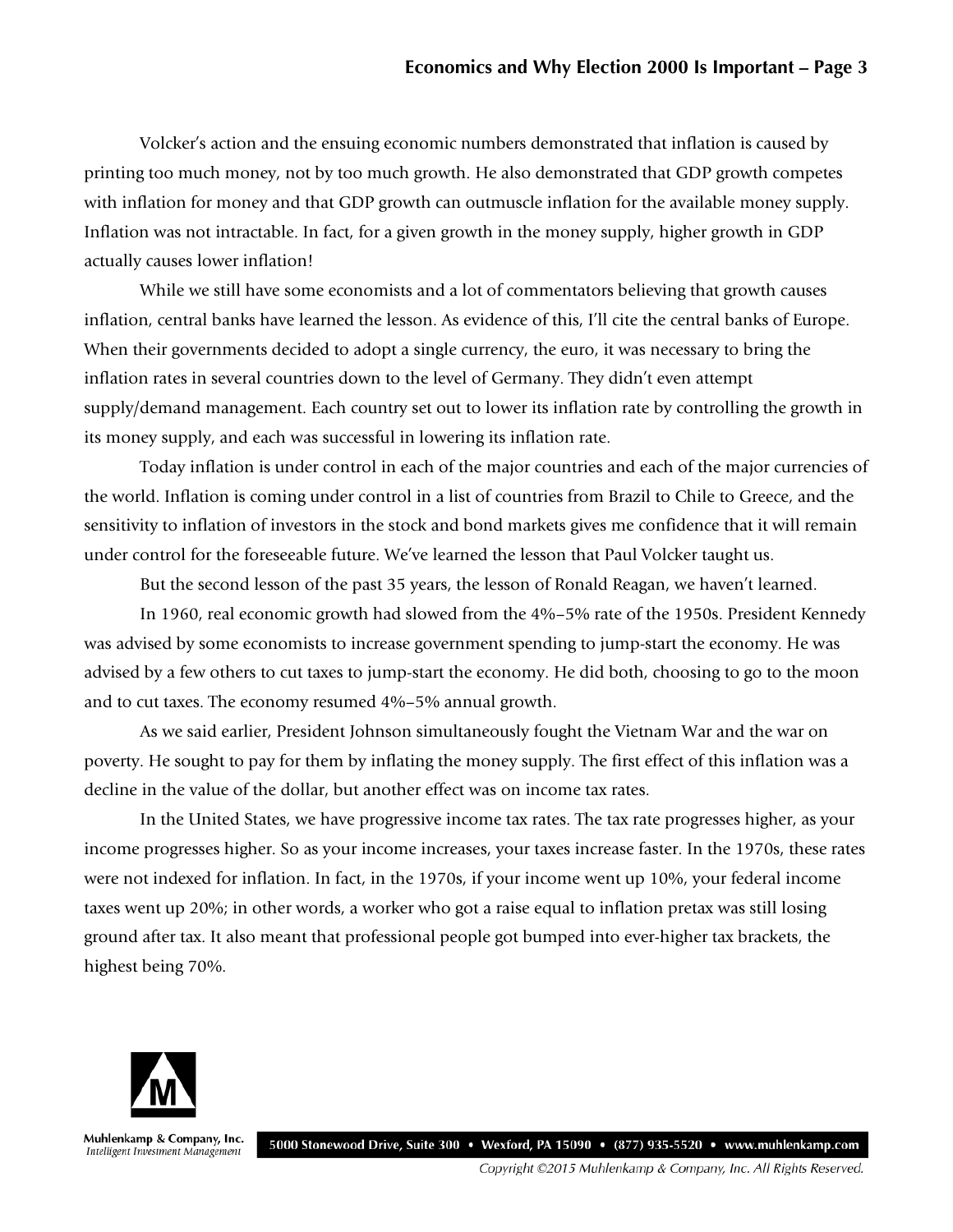At a 70% rate, individuals gain more by avoiding taxes than they do by producing more income. Many people resorted to "tax shelters," which were designed to take advantage of provisions in the tax law rather than produce useful or desired goods and services.

With the average wage earner falling behind and the top wage earners discouraged from producing more, or from hiring others to produce more, is it any wonder that we had a malaise in the economy?

Ronald Reagan changed all that. He cut the top income tax rate to 28%. Tax shelters went away, and the top earners went back to producing useful goods and services and hiring others to help them. But when Reagan announced his tax cuts, economic commentary hit the fan. Many economists maintained that his tax cuts would cause federal deficits, which would cause government borrowing and rising interest rates. Rising interest rates would crowd out private borrowing and shut down the economy.

They were right on the first part. Government deficits ballooned. But they were dead wrong about interest rates and the economy. Interest rates fell and the economy boomed. In June 1991, at an M.I.T. reunion, I had a long discussion/argument with an old classmate who graduated in economics and was, and is, the chief economist at a major consulting firm. He argued that the government deficits would drive interest rates higher. I argued that people's response to rates (by not buying ever larger houses with ever larger mortgages) would drive rates lower.

Long-term Treasury rates at the time were 9%. By late 1993 (two and a half years later), they had fallen to 6%. In late 1993, we concluded that the bond rally was over.

The best explanation I've found for "The Reagan Lesson" came from a friend of mine, a professor of economics at Duquesne University. In 1980, he shared with me the five-day workweek analogy (which was described in the "Prosperity" essay). The analogy culminated in this question: "If on Friday you had to pay 50% taxes on your earnings, would you come to work?" Most people say "no." Clearly, you can tax away work incentive.

Here's a real-life example. At one time, I tried to teach my teenage daughters about saving money by insisting they save 50% of their earnings. (I thought they were spending frivolously.) But the next time I asked them to work, they refused. It seems they had a lesson for me. I learned that what I thought was "frivolous" spending was, in fact, their incentive for working. Think of it this way. What encourages you to work overtime and produce more? Is it basic food, clothing, and shelter; is it discretionary goods like a better car, a better house, or a better vacation; or is it so you can pay more taxes and the government can spend more money? In Japan, for 10 years the government has tried to jump-start the economy by



Muhlenkamp & Company, Inc.<br>Intelligent Investment Management 5000 Stonewood Drive, Suite 300 · Wexford, PA 15090 · (877) 935-5520 · www.muhlenkamp.com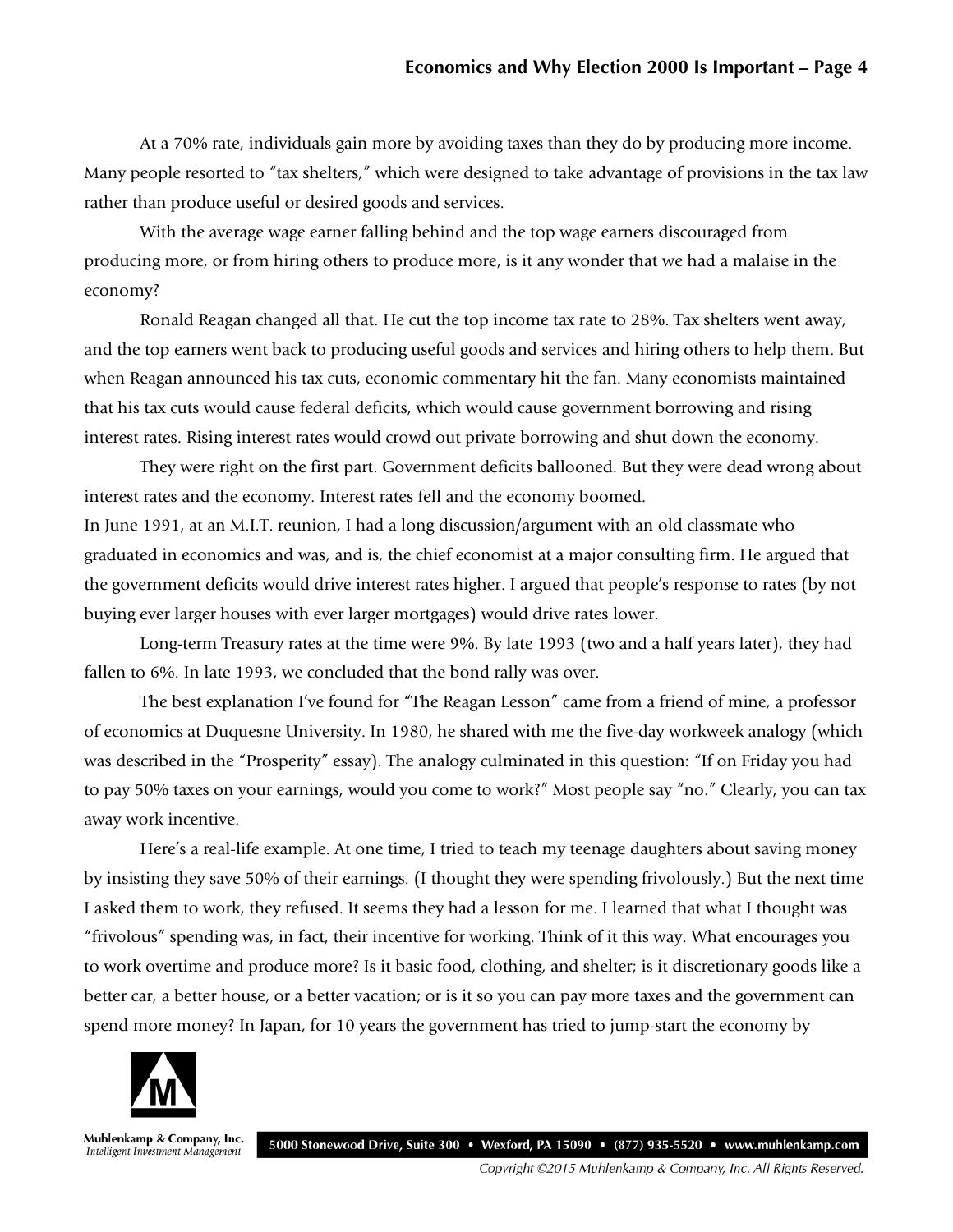building more roads and bridges. The strategy is straight out of my economics book from the 1960s. It hasn't worked. It's why I believe Japan needs a "Ronald Reagan."

Ronald Reagan understood the economic incentives of tax rates. He understood that if you lower the tax burden, people will produce more, the economy will expand, and over time, tax receipts will also expand. George H. W. Bush did not understand this, and he allowed conventional economic arguments to convince him to break his pledge and raise taxes. President Clinton doesn't understand it, which is why he could make the statement, "We could cut taxes, but you might not spend it right." I didn't think my daughters were "spending it right," but I learned that there is no "wrong" spending in the private economy, because that spending is the incentive for more production.

Reagan's tax cuts did create a deficit, but deficits per se are not the problem. The question is what you use the money to accomplish. Personally, I've used deficit spending in 17 of the past 38 years: six years when I was in college, eight years when my kids were in college, and three years when we bought houses. Each worked out well. I have not borrowed money to take a vacation or buy a new car, nor to buy things that depreciate. Ronald Reagan borrowed money to get the economy moving again and to win the Cold War. Both worked very well.

Today we're hearing the same arguments against tax cuts that we heard in 1980. Politicians believe they can spend our money more wisely than we can. That is no surprise. What's surprising is how many economists still believe this after the evidence of the last 20 years.

But the pertinent question is not who can spend the money more wisely. The pertinent question is which spending results in the greater incentives for more production and thus more prosperity for ourselves, our kids, and our grandkids? With the top income-tax rates (including state income taxes) at 40%–50% we are once again at risk of killing the incentive for economic growth.

We need only to look at estate taxes to see the result. Estate tax rates are at 37%–55%. And today we're seeing schemes for avoiding estate taxes that rival the tax shelters of the 1970s in complexity and nonproductivity.

To me, elections are not about Democrats versus Republicans. Elections are about politicians versus taxpayers and consumers. Elections are about choosing bigger government versus choosing smaller government.

I'm amazed at the number of intelligent people who tell me they're not likely to vote because they "can't get excited about either candidate." Folks, it's only the free market that offers you 15 choices of cereal or toothpaste so you can get exactly what you want. Government is different from the free market



Muhlenkamp & Company, Inc.<br>Intelligent Investment Management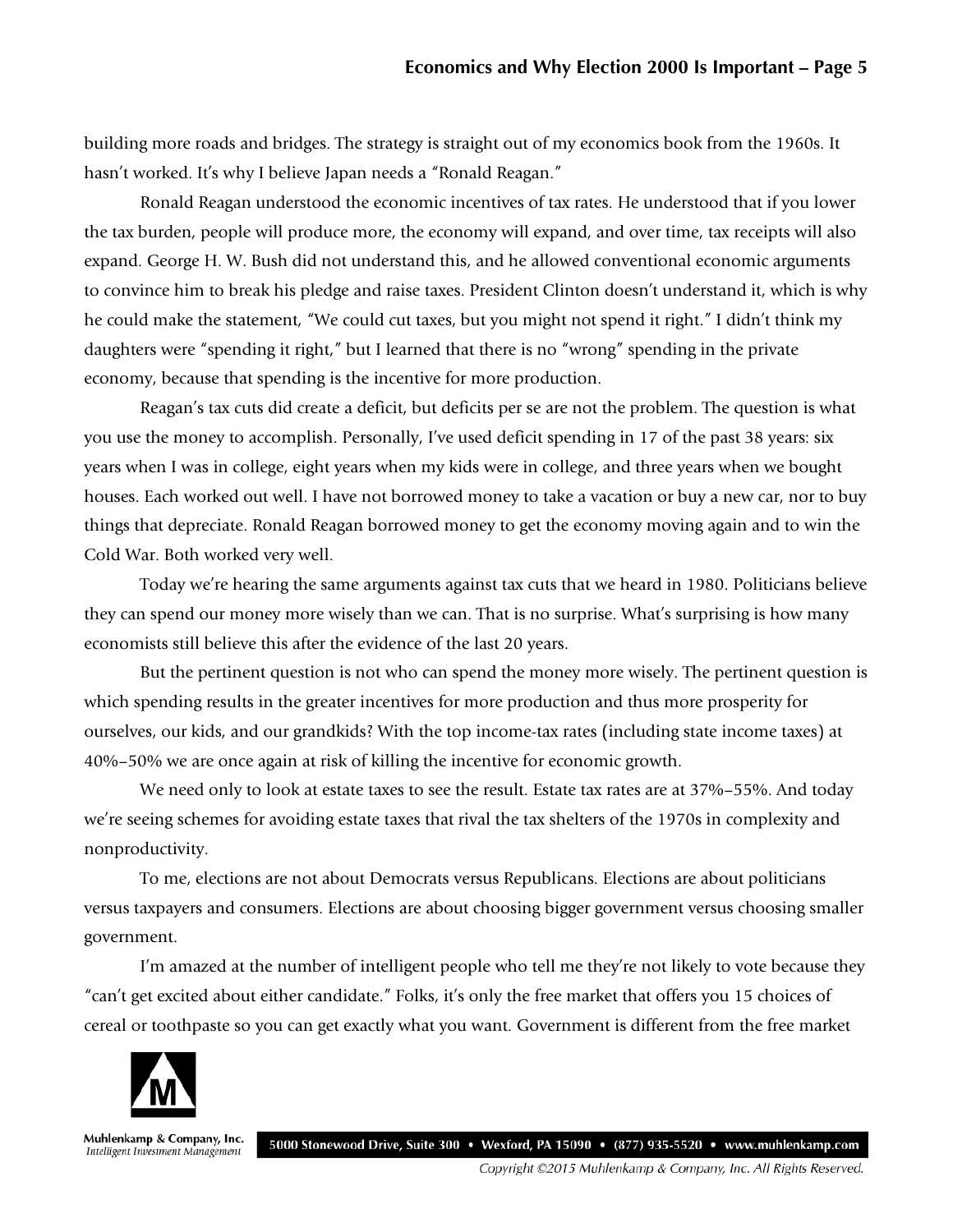because it insists upon only one solution for all people. In the upcoming election, our choices are down to two. We will have a president, and he will have an agenda. If we don't choose the better agenda, we will have to live with the other one.

## **2007 Addendum: Expanding on the Five-Day Workweek Analogy**

Let's take our five-day workweek analogy one step further. Remember that most people said they would not work at a 50% tax rate. Well, here's a new proposition:

Pick a person whose name you know, a friend or a stranger. For the next 20 years you will be a partner of that person in a one-way partnership. You have your choice of two sets of terms, as follows:

A. You will receive 30% of everything that person earns over \$30,000 per year.

B. You will receive 30% of everything that person earns from \$30,000 to \$100,000 per year; and 70% of everything he/she earns over \$100,000 per year.

Which do you choose? A or B?

It's easy to see why many people might choose B, expecting to get more money. But remember what we saw in our five-day workweek analogy: people say they won't work at a 50% tax rate, so they certainly won't work at a 70% rate. And to your "partner," the proposed one-way partnership looks like a 70% tax rate. So if people do what they say they'll do, at the 70% rate you will receive 70% of nothing. And 70% of nothing will always be less than 30% of something.

President Reagan faced the above choice in 1981. The existing top tax bracket was 70%. It resulted in people in the top tax bracket taking time off, "investing" in tax shelters, and not expanding their businesses. In short, it resulted in 10% unemployment. President Reagan chose "A"—a top tax bracket of about 30%, and the U.S. economy has led the developed world for 25 years. Japan and Western Europe have not made a similar choice. As a result, their economies have been slow or stagnant for over a decade. Unemployment in Western Europe is over 10% today compared to 5% in the United States.

The key to the "one-way partnership" analogy is perspective. To choose the terms that make you the most money, you must consider the perspective of your partner. Though you are setting the terms, your partner is the one producing the wealth. I find this analogy useful because our tax system is set up



Muhlenkamp & Company, Inc. 5000 Stonewood Drive, Suite 300 • Wexford, PA 15090 • (877) 935-5520 • www.muhlenkamp.com Intelligent Investment Management